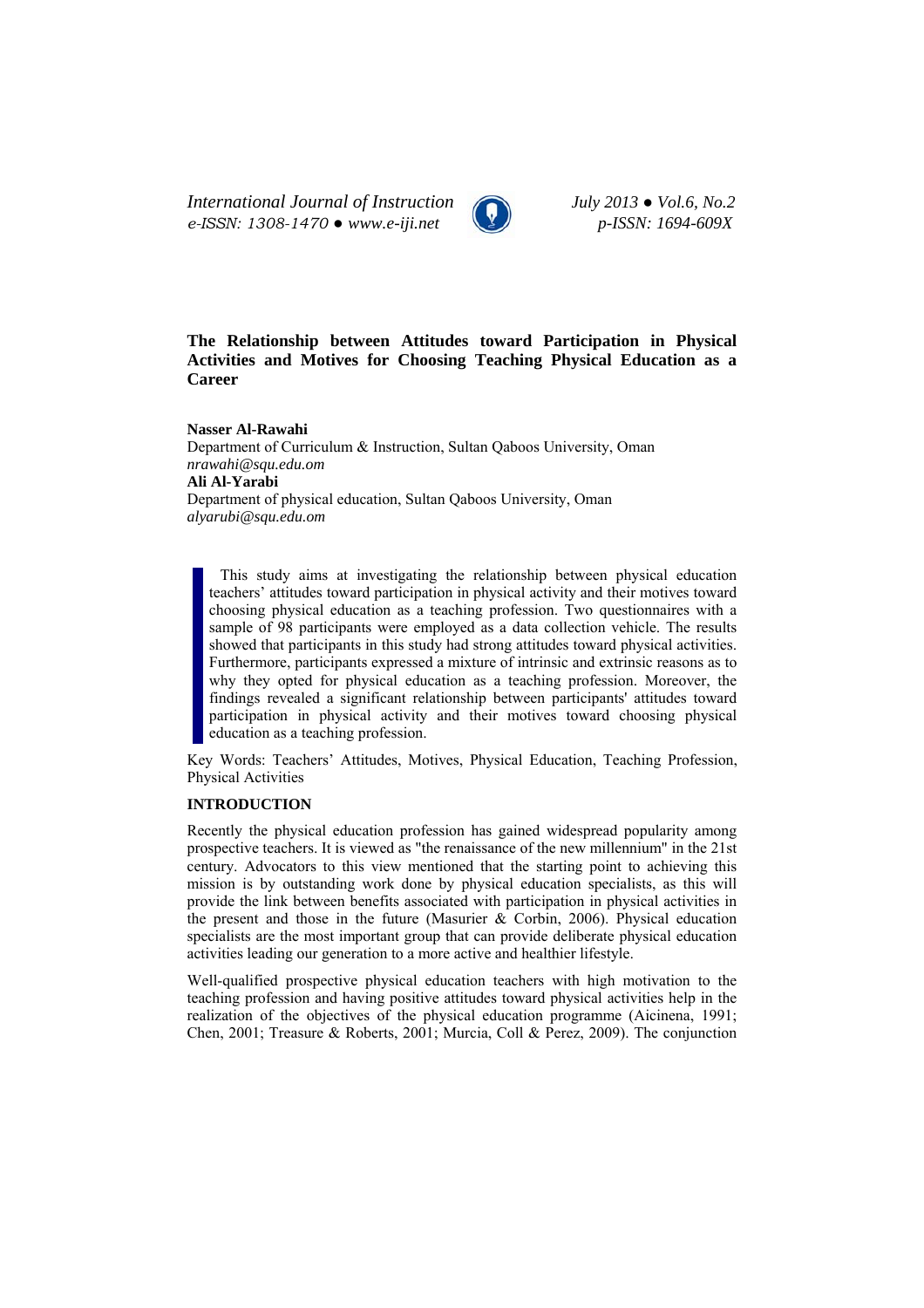between attitudes and motivation creates action. Each one has an influence on the other and our attitudes are encouraged by motivation (Piipari, Watt, Jaakkola, Liukkonen, Nurmi, 2009; McKenzie, 2007; Dishman, Motl, Saunders, Felton, Ward, & Pate, 2005). Tuckman (1999) argued that without positive attitudes no desired behavior is expected. That means if a person does not have a positive attitude toward an object, no action is expected. For example, if physical education candidates do not have positive attitudes toward physical activities, we don't expect them to be highly motivated toward teaching physical education programs.

This study was carried out among prospective physical education teachers at Sultan Qaboos University, who were engaged in physical activity and were taking physical education teaching as a career. The study aimed at identifying whether participating in physical activities influenced prospective teachers' choice of the physical education teaching profession. The study discussed prospective physical education teachers' attitude towards participation in physical activities, how attitudes toward physical activities influenced motivation to choose the physical education teaching profession and how attitudes and motivation toward physical activities varied on different variables, notably gender, GPA, year of study, time practicing sports, sports days of the week and type of physical activities.

## **LITERATURE REVIEW**

Since physical education teaching involves teaching and actively engaging in physical activities, therefore physical education teachers require not only high motivation to teach but also strong attitudes to participate in physical activities. Various scholars have elaborated the synergy of attitude on motivation. Notably, Tuckman (1999) argues that positive attitude generates action, therefore for students to enroll in physical education teaching programs they should have strong attitudes toward physical activities. It is believed that individuals develop strong attitudes toward physical activities given the benefits inherent in participating in physical activities. Health experts agree that the recent increase in cases of chronic diseases in the world is due to the lack of physical activities, attributed to negative attitude toward physical activities. Studies reveal that diseases such as cardiovascular diseases, diabetes, stroke, cancer, obesity and respiratory diseases can be prevented by participating in physical activities. According to Sport and Health: Preventing and Managing Non-Communicable Diseases (2010, p. 34), in 2005 more than thirty five million people succumbed to chronic diseases, which are preventable through participation in physical activities. This is equivalent to sixty per cent of all the deaths reported. The statistics are alarming as chronic disease related deaths amount to double the deaths caused by infectious diseases. Reports show that heart related disease deaths alone are five times those caused by HIV and AIDS. The World Health Organization indicates that developing countries incur national income losses running into billions of dollars due to chronic disease related deaths.

Researchers in physical education settings classified attitudes for why people choose to participate in various physical activities under different categories. Based on different research results, people choose to participate in physical activities due to health and fitness benefits, social, psychological, leisure and recreational benefits. The scientific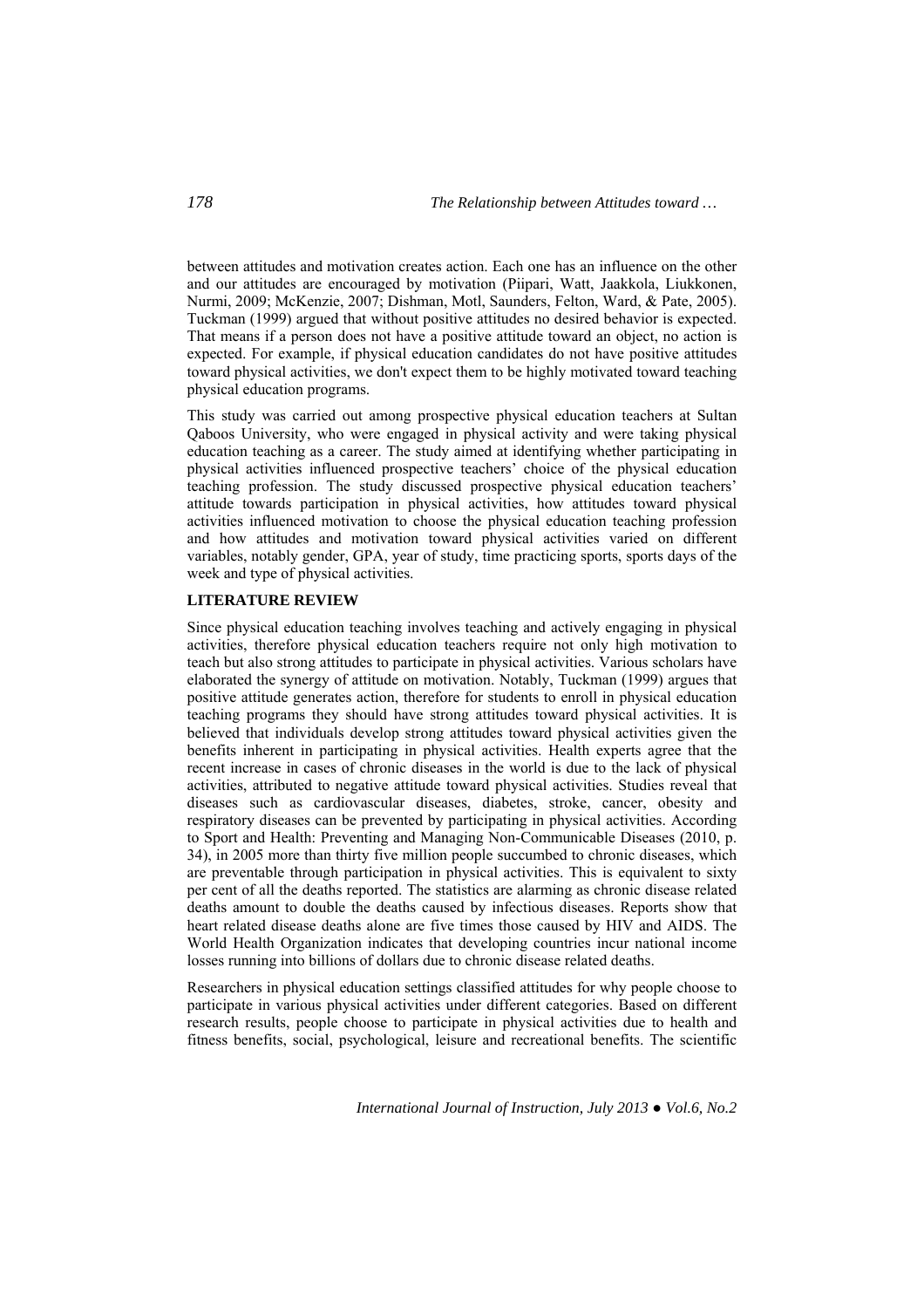evidence proved that participation in various physical activities enhances the quality of life by improving cardiovascular and respiratory function, increasing performance at work, increasing feelings of well-being, decreasing stress, anxiety, and depression, and reducing total body fat, blood pressure and insulin needs (Armstrong, Balady, Berry, Davis, Davy, & Davy, 2006). Bairly (2009) exemplifies social benefits by confirming that participation in physical activities provides opportunities to communicate with others, to improve motivation, self-concept, self-efficacy and well-being.

Carlson (1994) found that society, culture and school sport activities positively influenced attitudes toward physical education among 51% of 100 junior high school students. At the undergraduate level, Zayed, Jebali & Alshaili (2004) investigated Sultan Qaboos University students' attitudes toward physical activities. The results demonstrated that overall, students had positive attitudes toward physical activities. The results also indicated that the order of reasons to participate in physical activities was fitness and health, social experience, recreation and anxiety, appearance, competition and challenge in that order.

In addition, the study revealed that there was a consistency between male and female attitudes aligning partially with the above result. Health benefits were found as a frequent reason why individuals choose to participate in physical activities by many studies (Blair, 1984). Other reasons for involvement in physical activity were found to be relaxation, tension, social, appearance, fun and enjoyment, competition and challenge and achievement.

In the area of exploring the effect of different variables on attitudes toward participation in physical activity, Gorna (2001) demonstrated that those who participate in school sports experiences had more positive attitudes toward participation in physical activities than those who had professional sports experiences. Similar findings were also proved by Tomik (2007) who found that student sport club members had more positive attitudes toward physical education and sports than non-sport school club members. Furthermore, Shropshire, Carroll, and Yim (1997) found that the physical education grade had a strong effect on attitude as well as participation in leisure time sport activities. Regarding gender difference, significant difference was demonstrated between male physical education and female physical education students. Females scored higher than males for competition reasons while males scored higher than females for fun, enjoyment, challenge and achievement reasons. In general males have more positive attitudes than females as resulted in different studies (Frołowicz, 1994; Koca, Hiilya, Demirhan, 2005; Górna, 2001; Shropshire et al., 1997; Koca & Demirhan, 2004; Stewart & Green, 1991).

Researchers have studied motives and reasons why students pursue the teaching profession; they found that most students were motivated intrinsically and extrinsically. Self-determination theory (Deci & Ryan, 2008) differentiates between three types of motivation that energize and direct people's behavior to choose one activity over others. The first type is intrinsic motivation, which is characterized by taking activity for enjoyment and satisfaction. Intrinsically motivated people experience high autonomy, relatedness and competence in undertaking activities. The second type is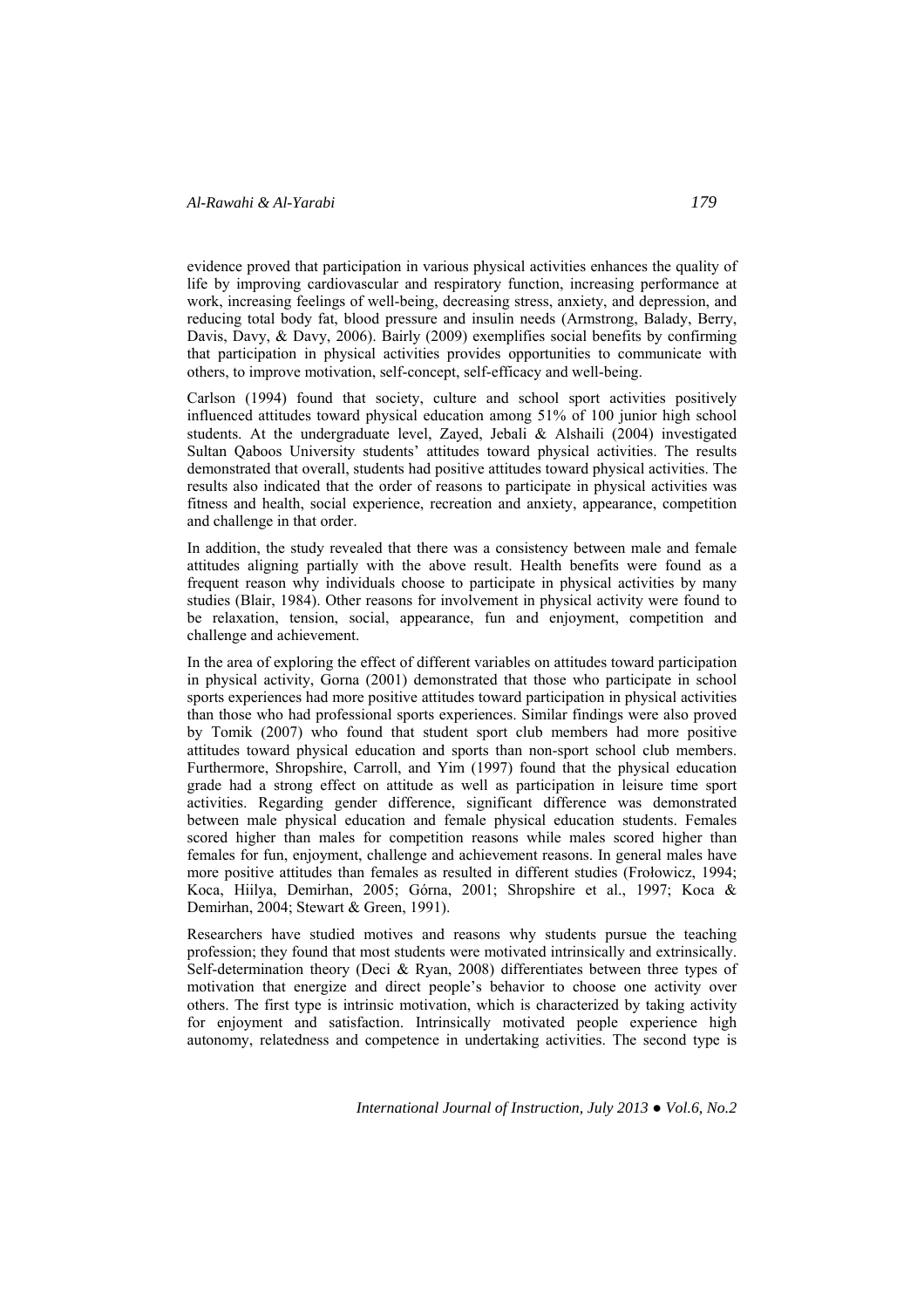extrinsic motivation; here people take activities because of outside consequences, for instance gaining tangible rewards or avoiding punishment. They are compelled and controlled by external forces. The third type is motivation, which reflects acting without intention or inaction.

Intrinsically motivated students cited the interpersonal service attractor as a reason for choosing the physical education profession, while extrinsically motivated students cited sports and physical activity attractor. Easy entry attractor was cited by demotivated students. The intrinsic motivation was significantly cited by females more than males (Spittle, Jackson, Casey, 2009). Koh, Wang, Erickson and Cote (2012) studied 10 reasons for choosing the teaching profession in four different programs. Their findings demonstrated that about 85% of the responses spread between four main reasons, love for children/young people, interest in teaching, to fulfil a mission and job factors or job fit which represents altruistic and intrinsic motivation. Therefore, their results support the findings of Zounhia, Chatoupis, Amoutzas, & Hatziharistos (2006). They found that Greek physical education students' motivational reasons to join the teaching profession were intrinsic and altruistic. They found that teachers join the profession to fulfil interpersonal satisfaction and contribute to the growth of the society.

In conclusion, investigating the potential attraction of physical education and reasons for choosing the physical education profession and attitudes toward participating in physical activities may assist people in charge to design proper physical education programs. Thus, this study aims to achieve the following purposes. First to determine attitudes toward physical activities amongst prospective physical education teachers at Sultan Qaboos University. Second to understand why they chose to enrol for the physical education teaching profession. Lastly, to understand the relationship between prospective physical education teachers' attitudes toward participation in physical activities and their motivation toward choosing the physical education teaching profession.

#### **METHOD**

## **Sample**

A total of 98 prospective physical education teachers enrolled in the physical education department at Sultan Qaboos University completed the two instruments adopted for the purposes of this study, which is a response rate of 77%, 57 male and 41 female.

## **Instruments**

This study used two questionnaires. The first one was the Kenyon ATPA instrument (adapted version: Alawee, 2000) to determine the attitudes toward physical activity of the respondents using the five-point Likert scale. It was a translated version of the original questionnaire by Kanon (1968). The translation from English to the Arabic language was carried out previously by an Arabic researcher who used the instrument to investigate attitudes toward physical activity but with different samples.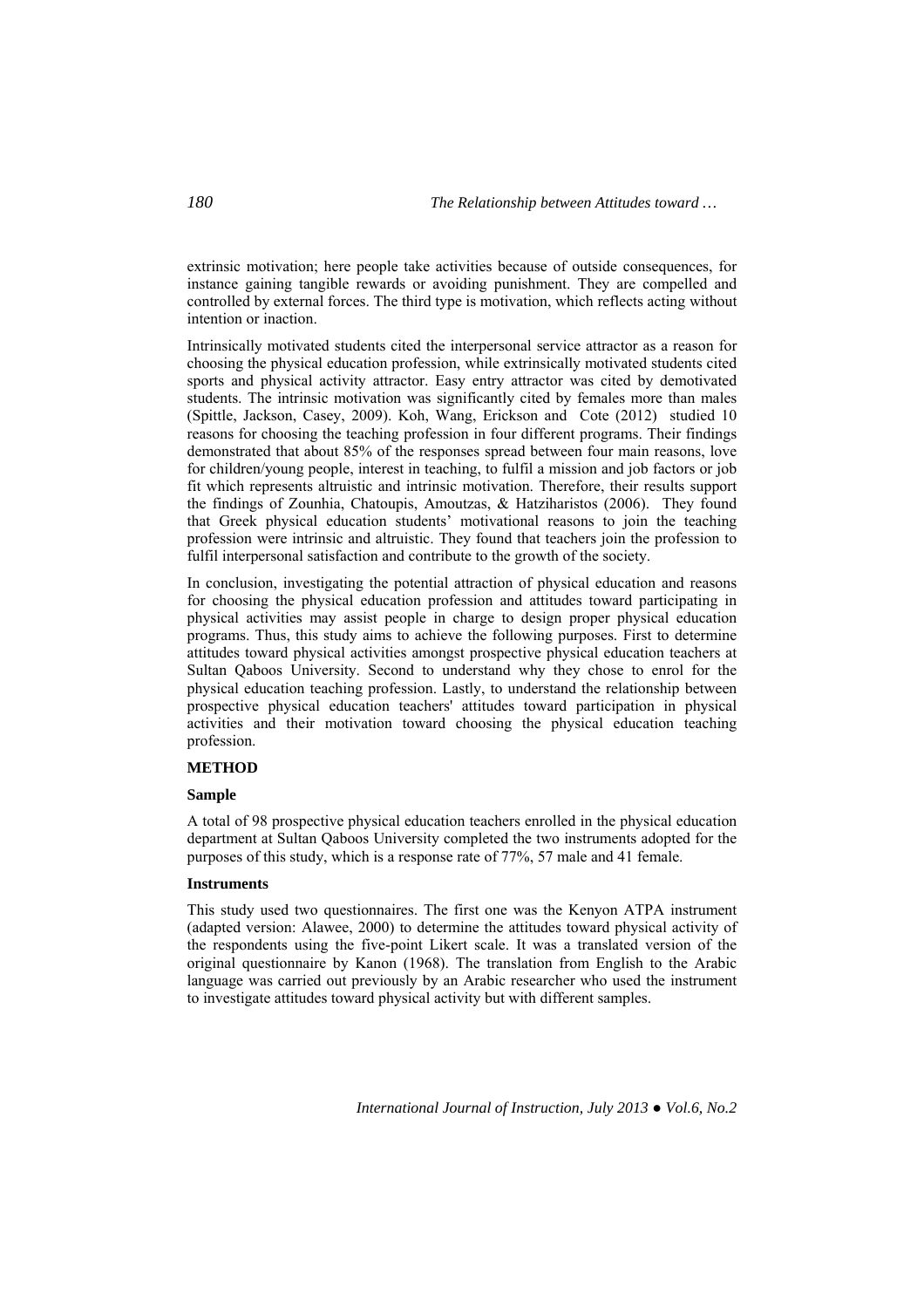The second instrument was a questionnaire designed by the study researchers aimed at understanding participants' motives toward the physical education teaching profession. Establishing the final draft of this questionnaire was achieved by conducting a pilot study on 20 physical education student teachers at Sultan Qaboos University. They were asked to write down reasons that motived them to choose the physical education teaching profession and why they chose to enrol at the physical education department. Lists of various reasons were elicited from their responses.

To achieve the validity of the two questionnaires, six physical education specialists reviewed the questionnaires. Their responses were used to assess the instruments' content and to determine whether the statements elicit the information needed to answer the research questions. This process has resulted in some necessary modification based on the specialists' suggestions and the final form of the questionnaires were approved and established. For reliability test, a pilot study was carried out on 30 new physical education teachers who had just graduated from Sultan Qaboos University. The Cronbach's Alpha values for Motives Teaching Instrument and Attitude Instruments were 0.71 and 0.86 respectively. Since both values exceeded 0.60, the instruments were considered as suitable for the purposes of the study.

## **RESULTS**

#### **Attitudes toward Participation in Physical Activities**

The descriptive statistics, listed in Table 1 below, show that the highest mean score is from students whose attitude is aesthetic experience with a mean score of  $3.85 \pm 0.78$ . Aesthetic experience is the beauty and creative qualities that certain physical activities portray, for example gymnastics. The second highest mean is from those students whose interest is in health and fitness with a mean of  $3.73\pm0.39$ . Pursuit of vertigo is the third highest mean score with  $3.61 \pm 049$ . Vertigo is the thrill that results from the body being disoriented when people get involved in activities that involve quick direction change, speed, acceleration or exposure to situations that are dangerous. The fourth mean score is 3.52±0.48. Under this category, participants believe that physical education releases life's tension and stress. Students feel physical education makes them relax, and it is essential to them. Lastly,  $3.51 \pm 0.39$  is the fifth mean, which is from students who believe that physical education is beneficial to them as it enhances their social lives; this means that they manage to socialize with people in their surroundings and this makes their lives better. The lowest mean is from students who listed tension and risk. This means that some students believe that physical activities ensure that they do not encounter tension and risks. The overall mean for the six groups is  $3.62\pm0.34$ , with  $68\%$  of the scores lying between 3.25 and 3.99, and 95% of the scores lying between 2.28 and 4.36. This high overall mean demonstrates that the attitude of physical education students at Sultan Qaboos University toward participation in physical activities is positive.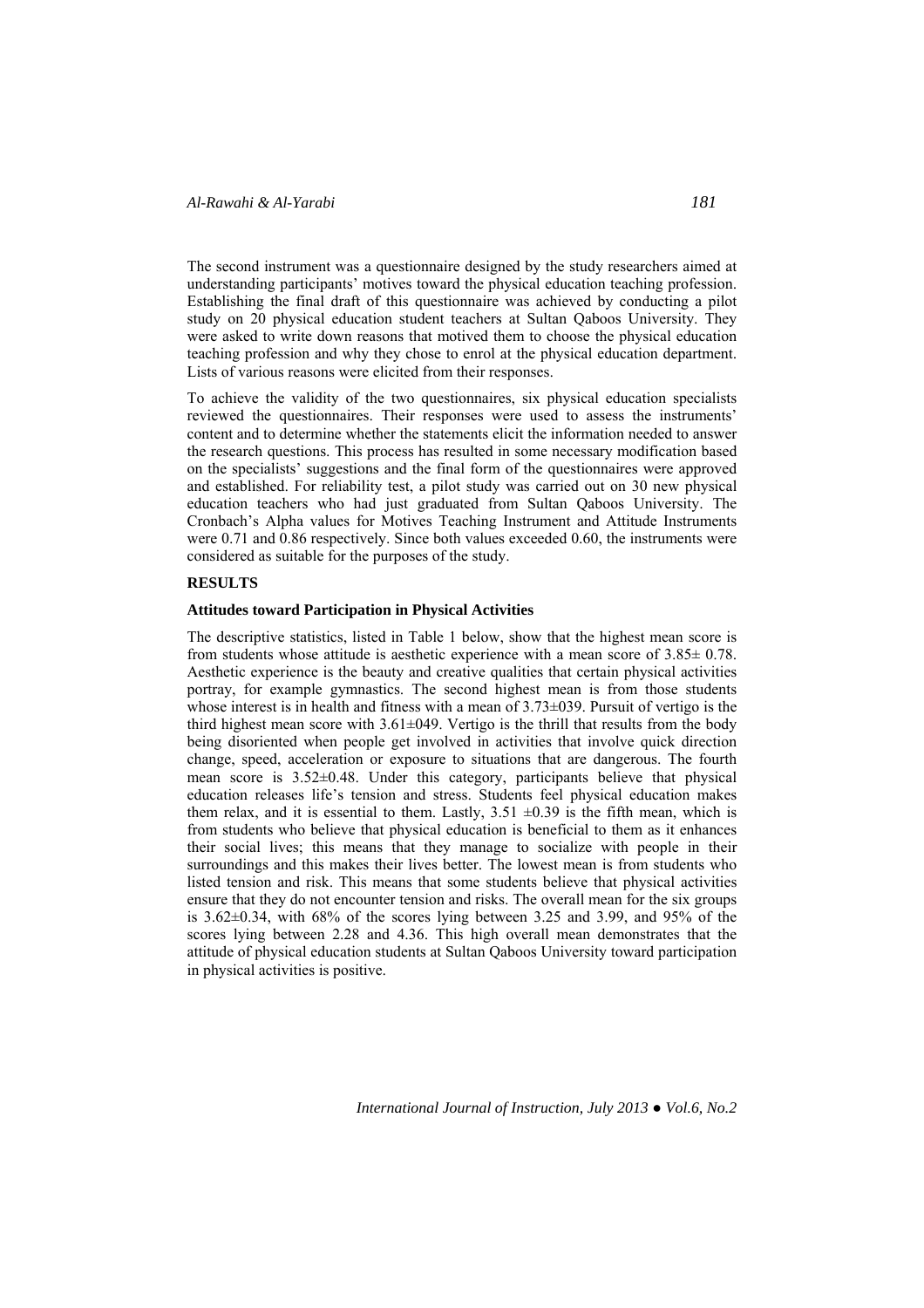| The domain            | Means | <b>Standard Deviation</b> | Order |  |
|-----------------------|-------|---------------------------|-------|--|
| Social experience     | 3.51  | 0.39                      |       |  |
| Health and fitness    | 3.73  | 0.41                      | 2     |  |
| Reduction the tension | 3.52  | 0.48                      | 4     |  |
| Tension and risk      | 3.48  | 0.48                      |       |  |
| Pursuit of vertigo    | 3.61  | 0.49                      |       |  |
| Aesthetic experience  | 3.85  | 0.78                      |       |  |
| Scale as a whole      | 3.62  | 0.37                      |       |  |

Table 1: Means and standard deviation of students' attitudes toward participation in physical activities

#### **Motives towards Physical Education Teaching Profession**

Table 2 below illustrates respondents' responses on motives that attracted them to the physical education teaching profession. The highest mean is among the students whose response is that the study of physical education is fun and full of pleasure with a mean of  $4.86 \pm 5.17$ . This means that this motive highly influenced their choice for a physical education career. The second mean is from those students whose response is that they loved sports since childhood resulting in a mean of  $4.42 \pm 0.82$ . The third ranked mean is among students whose response is that they had a desire to learn new sport skills since childhood with a mean of  $4.39 \pm 0.78$ . The above reasons are intrinsic reasons; hence the students reveal high intrinsic motivation toward the physical education teaching profession. Altruistic reasons also have a high ranking with a mean of 4.22  $\pm 0.82$ . This is among students whose responses were; they have fun and thrills studying physical education and they would like to improve other peoples' sports life. The lowest altruistic reason had a mean of 3.81±1.15. This is where students' response was that they enjoy working with young children. The highest ranked extrinsic reason had a mean of 3.89±0.90 whose response was that the career of physical education offers a wide variety of jobs. The lowest mean is  $1.82 \pm 1.21$  among the students whose response is that their ratios in high school could only allow them to study the physical education teaching programme.

Table 2: Means in descending order and standard deviations of the responses of respondents to motives toward physical education teaching profession

|                | <b>Statements</b>                                                                        | Mean | St. Dev |
|----------------|------------------------------------------------------------------------------------------|------|---------|
|                | Because study of physical education is fun and pleasure                                  | 4.86 | 5.17    |
| $\mathfrak{D}$ | Because I love sport since childhood                                                     | 4.42 | 0.82    |
| 3              | Desire to learn new sports skills                                                        | 4.39 | 0.78    |
| $\overline{4}$ | Because I appreciate the positive benefits resulting from my study of Physical Education | 4.39 | 0.86    |
|                | Because I love sport as part of my future career                                         | 4.37 | 0.79    |
| - 6            | Because I enjoy learning skills of various sports                                        | 4.28 | 0.89    |
|                | Because I believe deeply that sport plays an important role in the lives of others       | 4.23 | 0.94    |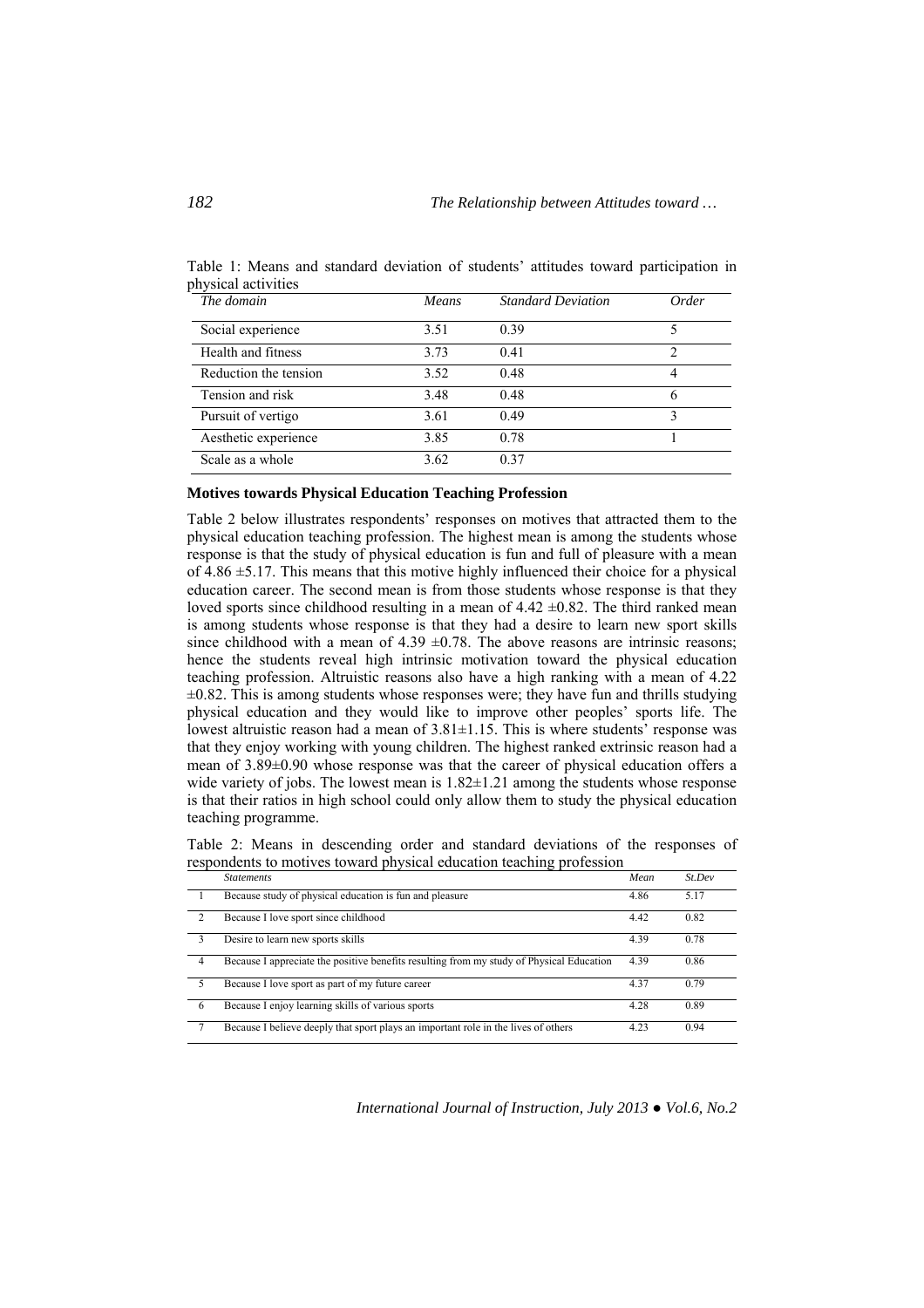| 8               | Because I believe that studying physical education is thrilling and fun                                      | 4.22 | 0.82 |
|-----------------|--------------------------------------------------------------------------------------------------------------|------|------|
| $\overline{9}$  | Because I believe that I will have a positive impact in the life of others                                   | 4.12 | 0.82 |
| 10              | Because I need to develop my abilities and my skills in various sports                                       | 4.11 | 1.05 |
| $\overline{11}$ | Feeling that I can help others with regards to sports life                                                   | 4.08 | 0.98 |
| $\overline{12}$ | Feeling comfortable working with beginners and professional athletes                                         | 4.03 | 0.88 |
| 13              | To be more relevant to the world of sport                                                                    | 4.03 | 1.02 |
| 14              | To maintain my fitness level on a regular basis                                                              | 4.02 | 0.84 |
| $\overline{15}$ | Chosen profession because I will be specializing in the care of the health of others in<br>terms of physical | 3.97 | 0.95 |
| 16              | Because it offers me the opportunity to be coach of a sports                                                 | 3.91 | 1.06 |
| 17              | Career opportunities available with many of the jobs that can be joined by                                   | 3.89 | 0.90 |
| 18              | Enjoying working with young children                                                                         | 3.81 | 1.15 |
| 19              | Job guaranteed after graduation                                                                              | 3.57 | 1.06 |
| $\overline{20}$ | The nature of the study in physical education is more practical than theoretical                             | 3.55 | 1.15 |
| 21              | Showing the people around me that I am an athlete distinct                                                   | 3.49 | 1.21 |
| 22              | Showing my skills and my abilities in front of my fellow sports                                              | 3.20 | 1.29 |
| 23              | For I will be the happiest of my family and my friends to optional career teaching<br>nhysical education     | 3.17 | 1.24 |
| 24              | Because it is a profession characterized by safe and secure pension after the end of the<br>service          | 3.15 | 1.10 |
| 25              | Because the salary received by the physical education teacher is adequate                                    | 3.13 | 1.15 |
| 26              | Because the profession of teaching physical education allows me to spend more time<br>with my family         | 2.71 | 1.18 |
| 27              | I think that the study of physical education is easy compared to other disciplines                           | 2.58 | 1.20 |
| 28              | Because the profession of teaching physical education gives me a long summer holiday                         | 2.45 | 1.20 |
| 29              | The large number of holidays in the teaching profession                                                      | 2.45 | 1.09 |
| 30              | I do not know a particular reason that made me choose the profession of teaching<br>physical education       | 2.41 | 1.31 |
| 31              | The effort physical education teachers make is less compared to the efforts of teachers<br>of other subjects | 2.07 | 1.26 |
| 32              | Because of encouragement by my relatives Physical Education teacher                                          | 2.01 | 1.19 |
| 33              | Because the ratios in the high school did not qualify me to study a different subject                        | 1.82 | 1.21 |
|                 | Total mean                                                                                                   | 3.54 | 0.43 |

## **Relationship between attitudes toward participation in physical activities and motives of choosing physical education as a profession**

Table 3 below gives the analysis investigating if there is a relationship between attitudes toward participation in sports and motives to choose the physical education teaching profession. Pearson coefficient correlation shows the correlation coefficient is 0.36, and its significance level is 0.001. This shows that the relationship is significant. A student with positive attitude towards participation in physical education is likely to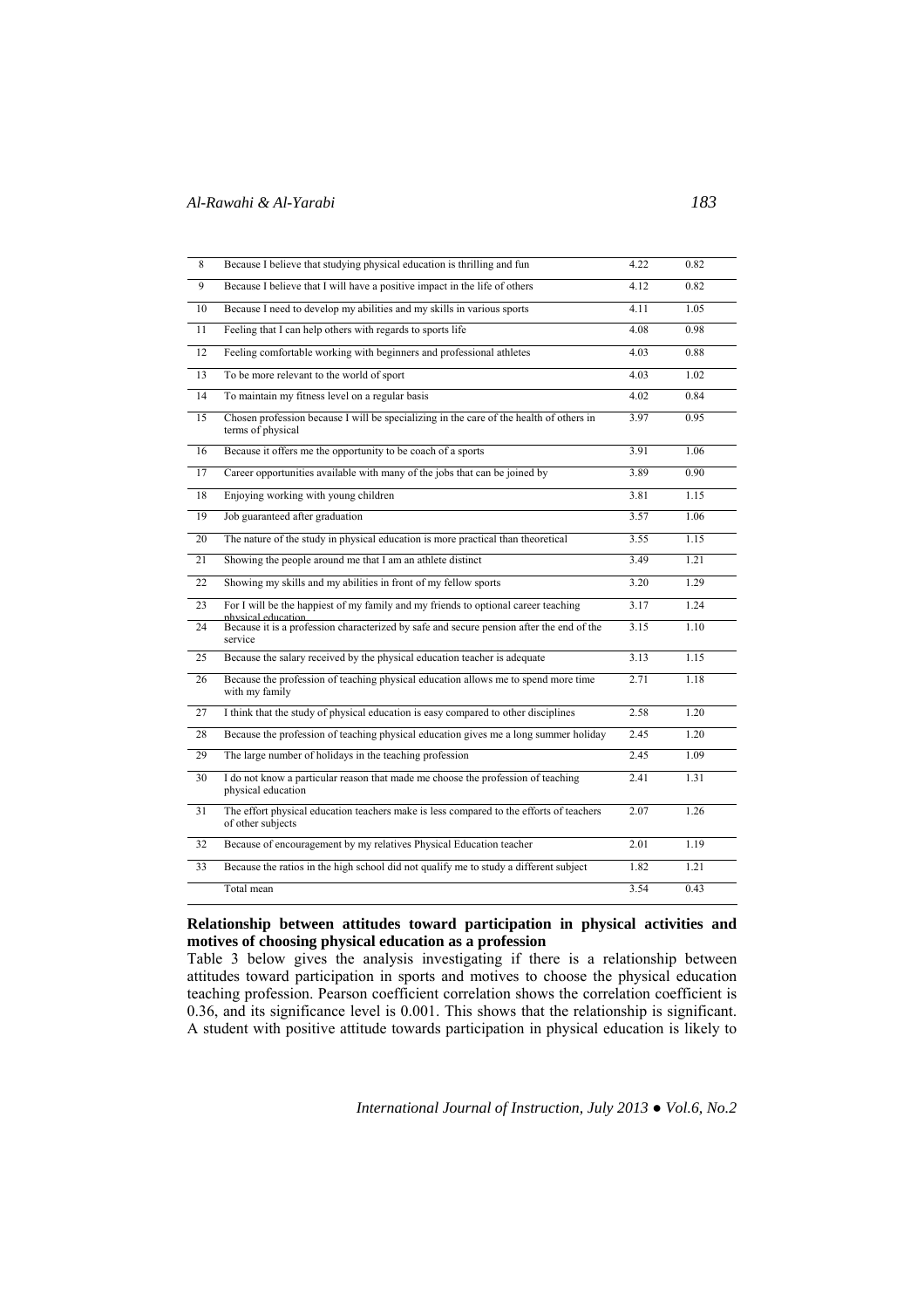take up physical education teaching as a career. It is apparent that the strong attitude towards physical activities was reflected in the strong motivation towards physical education teaching. All these findings are consistent with some of the previous studies, whereby some researchers have results that agree with these findings. According to Silverman and Ennis (2003, p. 149), attitudes strongly influence the decisions concerning various aspects in our lives, and attitude toward physical activities and physical education is a determining factor of whether to engage in a given activity. The study establishes strong attitude towards physical activities and motivation among students as an attractor towards the physical education profession.

Table 3: The correlation coefficient between attitudes toward participation in physical activity and motives towards choosing the physical education teaching profession

| Total average e<br>score on attitudes | Total average score on<br><i>motives scale</i> | correlation coefficient | significance level |
|---------------------------------------|------------------------------------------------|-------------------------|--------------------|
| 3.62                                  | 3.54                                           | 0.36                    | 0.001              |

## **Variation of attitudes toward participation in physical activities and motives towards teaching physical education based on gender**

T-test analysis is tabulated in Table 4 below. The test was carried out to find out whether gender influences attitudes toward participation in physical activity and motives towards choosing the physical education teaching profession. The test variation of gender on attitude toward participation in physical activities shows 57 male respondents had a mean of 3.60±0.40, while 41 female respondents had a mean of 3.66±0.33; this gives a T-value of 0.811 and a P-value of 0.42. This shows there is no significant difference between gender and attitudes toward participation in physical activities. The second test was on variation of gender on motives towards choice of the physical education teaching profession, 57 male respondents had a mean of 3.61±0.41, while 41 female respondents had a mean of  $3.45\pm0.43$ , these results give a T-value of 1.56 and a P-value of 0.07. This shows there is no significant difference between gender and motives towards choosing the physical education teaching profession.

Table 4: Significant differences between male and female on attitude towards physical activities and motives towards physical education teaching career

| Scale                                   | Gender | <b>Number</b> | Means | <b>Standard Deviation</b> | T-value | Sig-level |
|-----------------------------------------|--------|---------------|-------|---------------------------|---------|-----------|
| Attitudes toward                        | male   | 57            | 3.60  | 0.40                      | .811    | .42       |
| participation in physical<br>activity   | female | 41            | 3.66  | 0.33                      |         |           |
| Motives towards<br>choosing PE teaching | male   | 57            | 3.61  | 0.41                      | 1.56    | 0.07      |
| profession                              | female | 41            | 3.45  | 0.43                      |         |           |

## **Variation of attitudes and motives with respect to GPA, study year, sport days per week, time participating per week and sports activities**

Table 5 below shows variation of attitudes toward physical activities and motives towards the physical education teaching profession on the following variables, GPA,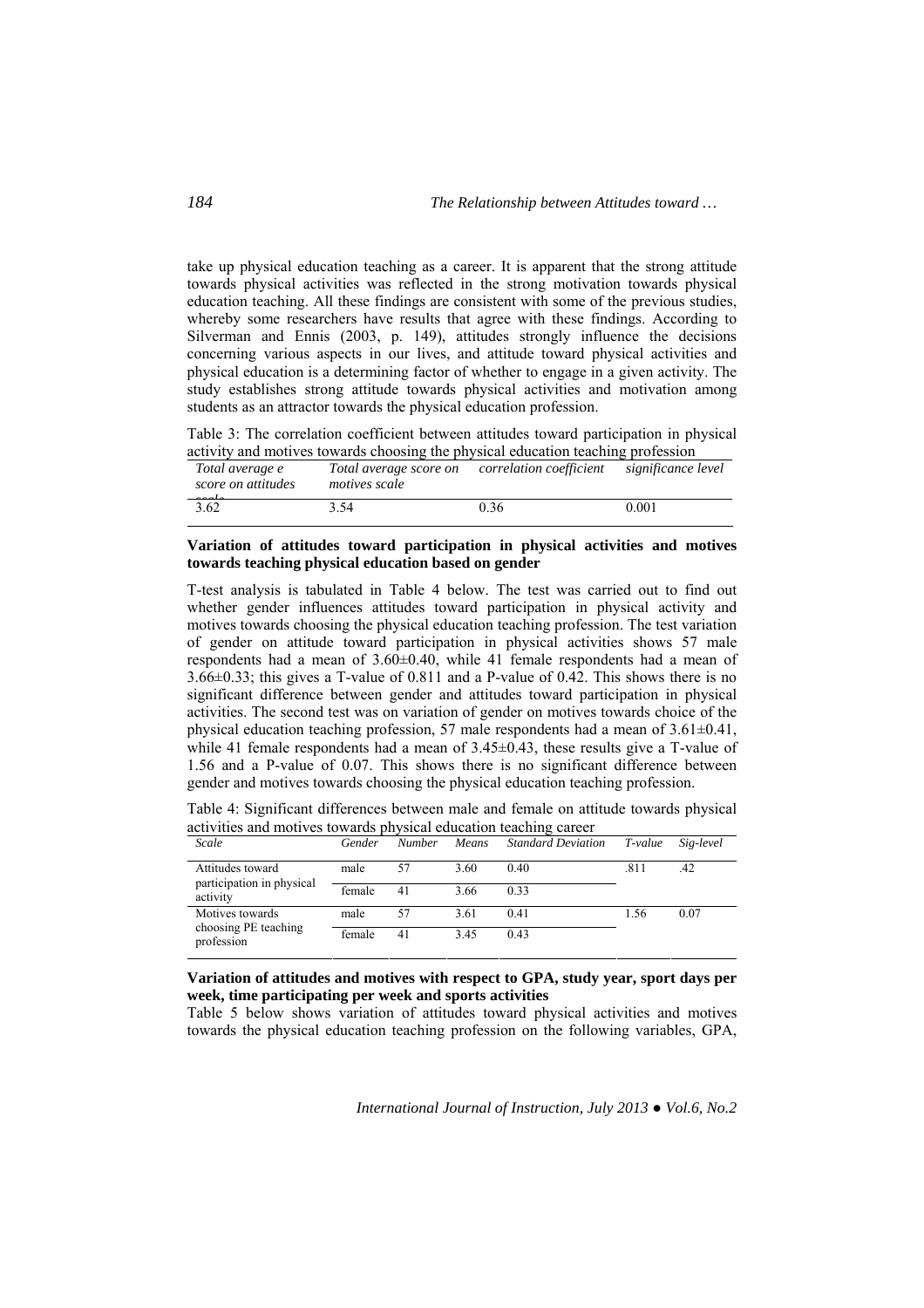year of study, sports days per week, time practicing sport and type of physical activities. The results illustrate that P-values showing variation of GPA on attitude and motives scales are 0.98 and 0.12 respectively. Therefore, attitude toward physical activities and motives toward the physical education profession do not vary with GPA. The next results are P-values of study year against attitude and motives scales, which are 0.79 and 0.50 respectively. Variation of attitude and motives scales on sports per week indicates P-values of 0.78 and 0.45 respectively. The P-values of attitude and motives scales against time of practicing sports are 0.80 and 0.84 respectively. Lastly the type of physical activity against attitude and motives results in P-values of 0.20 and 0.51 respectively. Since the P-values in our results are above ( $\alpha$ =0.05), it is clear that there is no significant difference between the scales of attitude and motivates with the following variables, GPA, year of study, time of practising sports, sports days per week and type of physical activities.

Table 5: Significant difference between the averages of responses of respondents on the study scales according to above mentioned variables

| Source of<br>variance       | Scale              |                    | Sum of<br>squares | Degree of<br>freedom | Mean of<br>squares | T-value | Sig-<br>level |
|-----------------------------|--------------------|--------------------|-------------------|----------------------|--------------------|---------|---------------|
| <b>GPA</b>                  | Attitudes          | Between the groups | 0.02              | 3                    | 0.01               | 0.06    | 0.98          |
|                             | scale              | Within the groups  | 13.46             | 94                   | 0.14               |         |               |
|                             |                    | Total              | 13.84             | 97                   |                    |         |               |
|                             | Motives            | Between the groups | 1.07              | $\overline{3}$       | 0.36               | 2.03    | 0.12          |
|                             | scale              | Within the groups  | 16.54             | 94                   | 0.18               |         |               |
|                             |                    | Total              | 17.61             | 97                   |                    |         |               |
| Study                       | Attitudes          | Between the groups | 0.15              | 3                    | 0.05               | 0.34    | 0.79          |
| year                        | scale              | Within the groups  | 13.33             | 94                   | 0.14               |         |               |
|                             |                    | Total              | 13.48             | 97                   |                    |         |               |
|                             | Motives<br>scale   | Between the groups | 0.43              | 3                    | 0.14               | 0.79    | 0.50          |
|                             |                    | Within the groups  | 17.18             | 94                   | 0.18               |         |               |
|                             |                    | Total              | 17.61             | 97                   | 0.04               |         |               |
| Sport<br>days per<br>a week | Attitudes<br>scale | Between the groups | 0.07              | $\overline{2}$       | 0.14               | 0.25    | 0.78          |
|                             |                    | Within the groups  | 13.41             | 95                   |                    |         |               |
|                             |                    | Total              | 13.48             | 97                   | 0.15               |         |               |
|                             | Motives            | Between the groups | 0.29              | $\overline{c}$       | 0.18               | 0.78    | 0.45          |
|                             | scale              | Within the groups  | 17.32             | 95                   |                    |         |               |
|                             |                    | Total              | 17.61             | 97                   |                    |         |               |
| Time                        | Attitudes<br>scale | Between the groups | 0.06              | $\overline{c}$       | 0.03               | 0.23    | 0.80          |
| practicin<br>g sport        |                    | Within the groups  | 13.42             | 95                   | 0.14               |         |               |
|                             |                    | Total              | 13.48             | 97                   |                    |         |               |
|                             | Motives<br>scale   | Between the groups | 0.06              | $\overline{2}$       | 0.03               | 0.17    | 0.84          |
|                             |                    | Within the groups  | 17.55             | 95                   | 0.18               |         |               |
|                             |                    | Total              | 17.61             | 97                   |                    |         |               |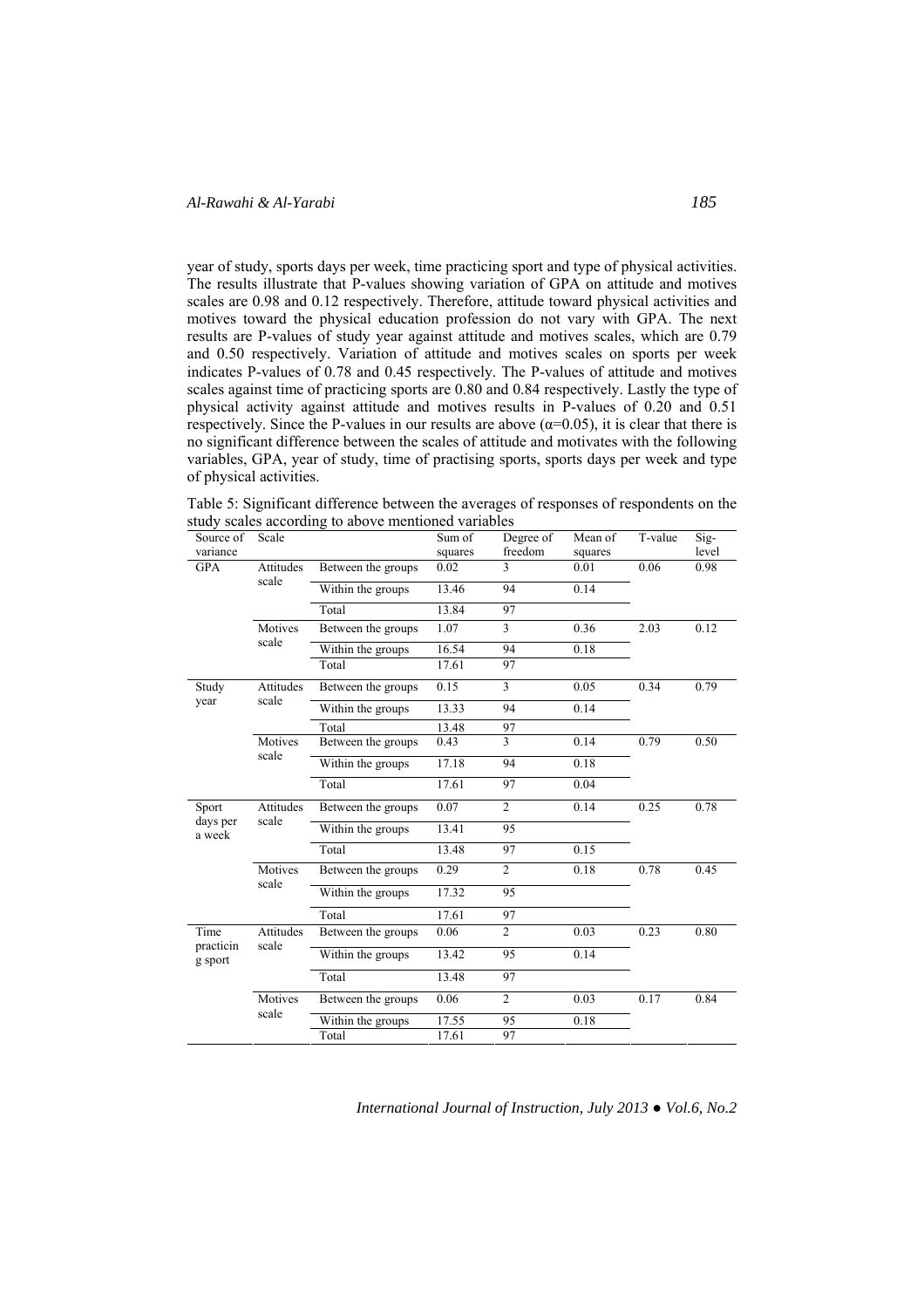| Types of<br>physical | Attitudes<br>scale | Between the groups<br>Within the groups | 0.45<br>13.03 | 95 | 0.22<br>0.14 | 1.64 | 0.20 |
|----------------------|--------------------|-----------------------------------------|---------------|----|--------------|------|------|
| activity             |                    | Total                                   | 13.48         | 97 |              |      |      |
|                      | Motives            | Between the groups                      | 0.25          |    | 0.13         | 0.69 | 0.51 |
|                      | scale              | Within the groups                       | 17.36         | 95 | 0.18         |      |      |
|                      |                    | Total                                   | 17.61         | 97 |              |      |      |

## **DISCUSSION**

Participation in physical exercises and sports requires strong attitudes toward physical activities. Our research findings show that physical education students have strong attitudes towards physical activities. This is consistent with the following findings, Mea and Hoe (2005, p. 100) found that Malaysian sports science students had strong positive attitudes toward physical activities and Zeng, Hipscher, Raymond (2011, p. 532) also found that their study participants had strong attitudes toward physical activities. However, their attitudes vary in different domains. Our study shows that the students' attitude is strong in the aesthetic experience domain and relatively weak on tension and risk. Mea and Hoe in 2005 differ from our findings as they found social experience as the strongest attitude and aesthetic experience as the weakest attitude toward participation in physical activities. It is probable that the strong attitude was because of prior sports exposure, moral support from parents and support from physical education teachers in their childhood. According to Trudeau and Shephard (2005, pp. 98-100), pupils who engage in physical exercises develop strong attitude toward physical activities. They go on to claim, pre-adolescent students who were compelled by their teachers to be involved in physical exercises are highly likely to experience negative attitude toward physical activities in their adult life. Martin-Matillas (2010) reveals that adolescents who received moral support from their relatives engaged in physical activities more than their counterparts who received little or no moral support. This shows the importance of social encouragement in influencing attitude toward physical activities.

Madejski, Kosiba, Majer (2009, p. 27) postulates that motivation influences students positively towards choosing their career. Motivation is occasioned by three reasons namely, intrinsic, extrinsic and altruistic reasons. In our study, the students' reasons for choosing the physical education profession were intrinsic and altruistic. The findings that students choose the physical education profession for intrinsic and altruistic reasons are supported by Zounhia, Chatoupis, Amoutzas, Hatziharistos (2006, p. 103) who found that Greek physical education students cited intrinsic and extrinsic reasons for choosing the physical education teaching profession. Surprisingly, extrinsic reasons like job security, attractive salaries and long holidays were the least popular reasons why they chose the field. This phenomenon is attributable to the following reasons, firstly, prospective students of the profession love sports since childhood and want to identify with sports for their entire lifetime. Secondly, together with love for sports they may be experiencing passion for teaching, and lastly social encouragement. Ralph (2011, p. 77) explains that Irish pre-service teachers were motivated to enrol for physical education teaching programs due to love for sports and encouragement from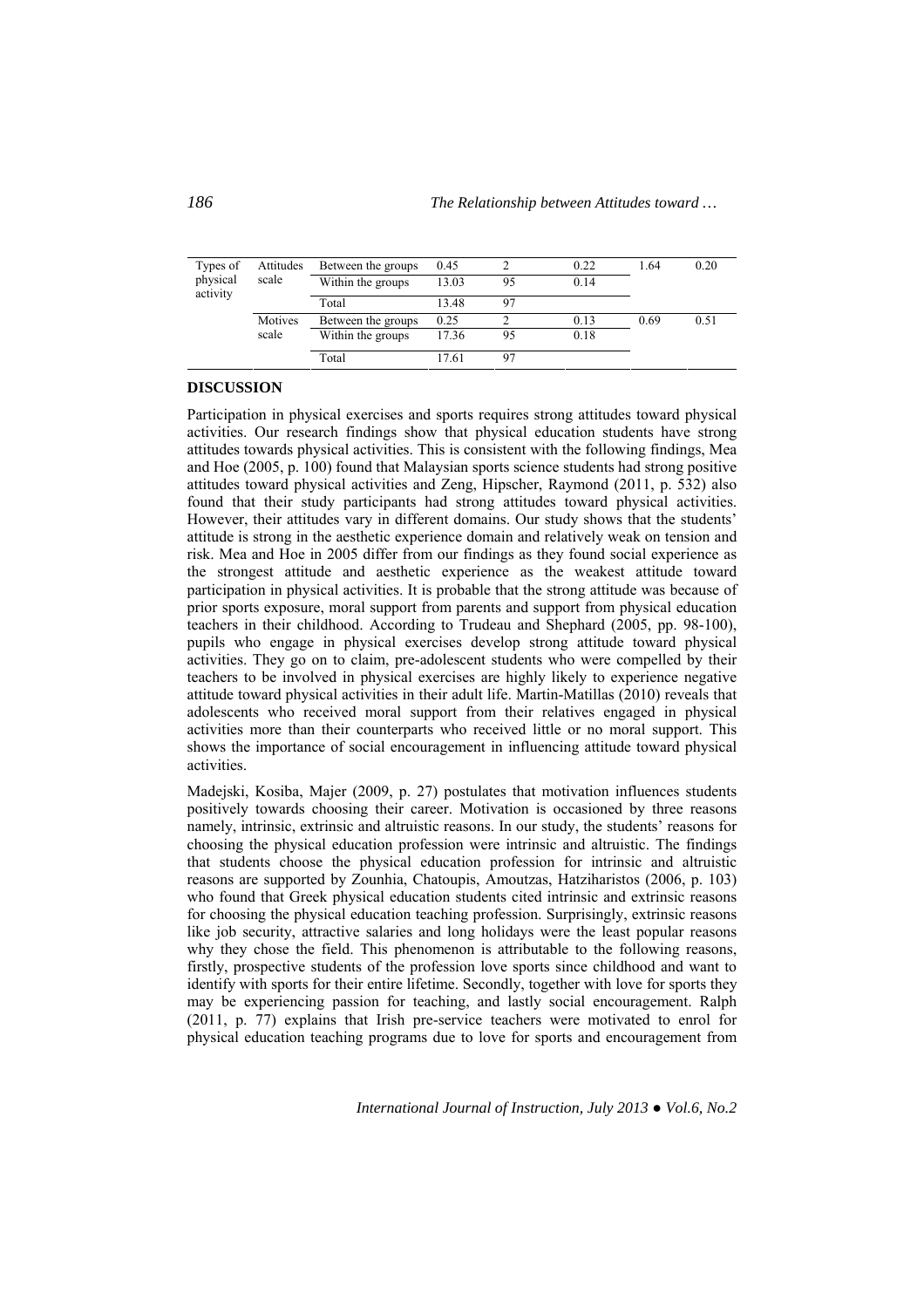teachers or relatives. Male pre-service teachers are shown to love sports but have no keenness in teaching; while female pre-service teachers love sports and show passion in teaching, experiencing motivation to enrol for the physical education profession.

The relationship exists between attitudes toward physical activities and motivation toward the physical education profession. Since the students had developed strong attitudes toward physical activities it was probable that they would later be motivated toward the physical education teaching profession; more so, if they love teaching and are given moral support to enrol for a physical education teaching program. Bandura (1997, p. 61) argues that self-efficacy as an attitude contributes highly to performance and motivation level. This is a fact that reveals motivation and attitude have a positive relationship thus supporting this research finding. According to Cho (2004, p. 492), cultural value that formed negative attitude among women in South Korean society contributed to low motivation levels in women participating in physical activities. Cultural values instilled strong attitude toward participation in physical activities among men contributing to high levels of motivation to take up sporting activities.

It is evident that attitudes toward participation in physical activities do not vary with gender. However, a number of studies differ with this revelation. According to Ransdell, Vener, and Sell (2004), gender is the only non-reversible factor that influences participation in physical activities. As noted earlier, society has prejudice towards boys' participation in physical activities, which later causes differences in attitude between genders. Daigle (2004, p. 26) in his dissertation "Gender Differences in Participation of Physical Activities: A Comprehensive Model Approach" notes that gender highly influences attitudes toward participation in physical activities. Contrary to these scholars, our findings are attributable to the following probable reasons, the society encouraged the students irrespective of their gender to participate actively in physical activities from childhood hence developing strong attitude toward physical activities. Bailey, Wellard, and Dismore (2005, pp. 4-6) posits that family greatly contributes to children's level of physical activities involvement. Children who were actively involved in physical activities either had physically vigorous parents or physically energetic siblings. This attitude toward physical activities is sustained throughout one's lifetime.

The study shows that attitudes toward participation in physical activities and motivation toward the physical education teaching profession do not vary with the following, GPA, year of study, time of practicing sport days of the week and type of physical activities. However, various findings contradict our findings; notably, Mea and Hoe (2005, pp. 104-105) found that attitudes of Malaysian students studying sport science vary with year of study. Third year students have strong attitude toward physical activities compared with the other years. Spittle, Jackson, Casey **(**2008, pp. 193-194) supports our findings that motivation does not vary with years of study. Moreover, Trudeau and Shephard (2008, p. 9) in their investigation on physical activities and academic performance found that engaging in physical activities may slightly improve academic performance, though it was not statistically significant. This supports our findings that GPA does not influence attitude toward physical activities. Students who are highly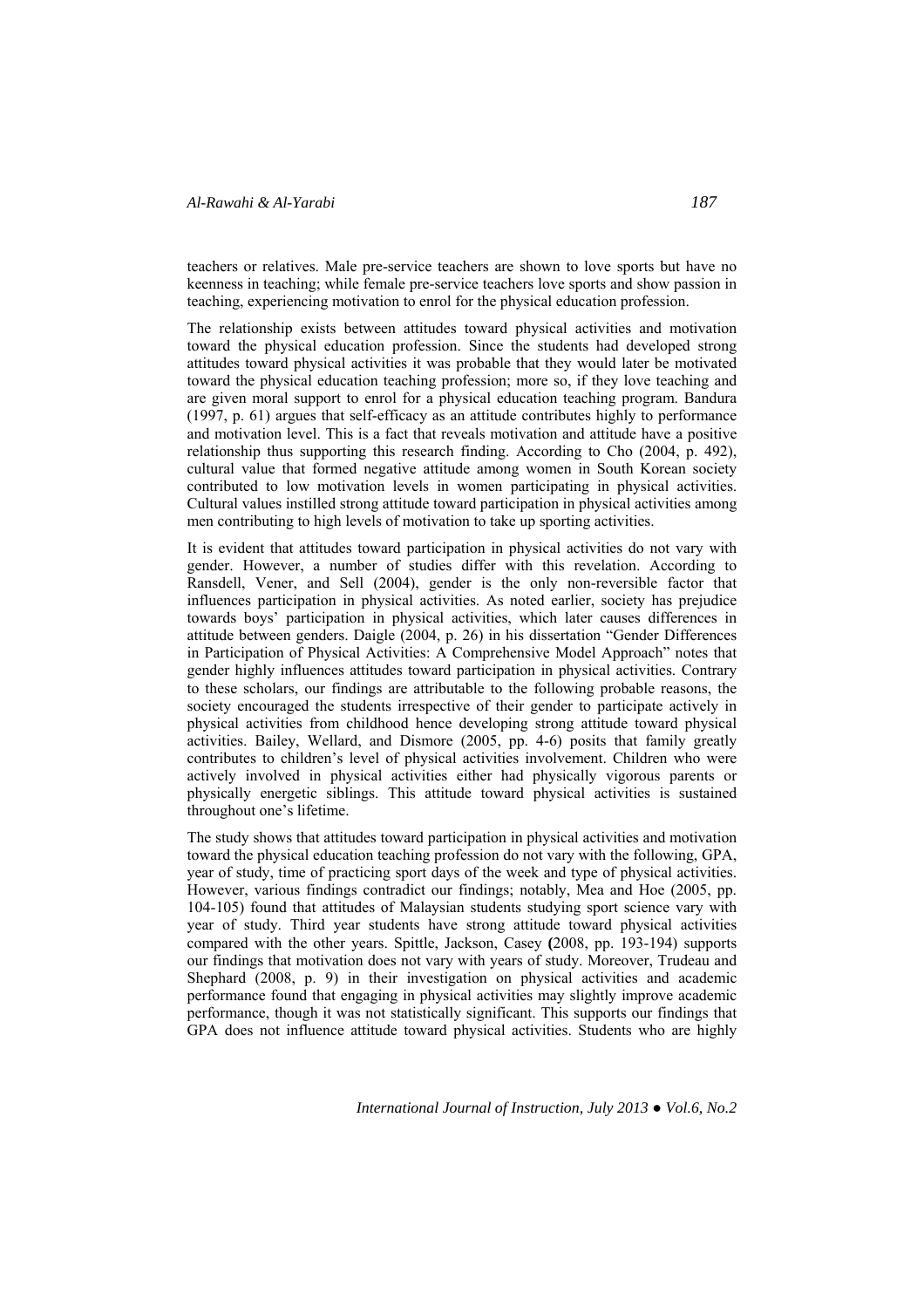intrinsically motivated to participate in physical activities do so with disregard to their GPA (Murcia et al., 2009, p. 2). The contrast to the previous findings can be explained by the following probable reasons, society's encouragement for students to pursue the physical education profession. Maybe all the students who enrolled for the physical education profession had sports experience, hence no other factors would influence their attitude toward physical activities and motivation toward the physical education profession. And lastly maybe physical education students possess apparent ability and skills in sports. We can argue that lack of variation in attitude toward physical activities and motivation toward the physical education profession among the students is due to perceived physical competence in physical activities and in teaching. Kalaja, Jaakkola, Liukkonen, & Watt (2010, p. 80) found that physical activity capacity greatly influences participation in physical activities. If an individual believes that he has the physical skills to engage in physical activities he will develop strong attitude towards physical activities.

## **CONCLUSION**

Participation in physical activities is through physical exercises and sports. Individuals who are involved in either physical exercises or sports exhibit strong attitude towards physical activities. Students who enrol for a physical education career should thus have strong attitude towards physical activities and motivation toward teaching. From the findings it is apparent that students show strong attitude toward physical activities. This phenomenon can probably be explained by students during their childhood being actively involved in physical exercises for enjoyment and sports. Maybe they had supportive teachers during their physical education classes, their parents on realizing their physical abilities and inherent benefits in physical activities encouraged them to actively participate in physical activity. And lastly, there are interpersonal reasons. Lessons in physical education positively influence students' attitude towards participation in physical activities (Trudeau and Shephard, 2005, pp. 98-100). Trudeau and Shephard's research continues to say that students' attitude towards physical activities is enhanced when they engage in activities that recognize their individual abilities. Kalaja et al. (2010, p. 80) posits that strong attitude is fostered by alleged physical abilities in sports and physical exercises among physical education students. To establish how physical education teachers influence the attitude of students towards physical activities into lifetime, Trudeau and Shepherd (2005, p. 99) state that preadolescent pupils who were forced to engage in physical exercise as a form of physical activities experienced negative attitude towards physical activities in their adulthood. These studies underpin the stated reasons as probable reasons for strong attitude towards physical activities.

The study also reveals that female and male students' attitudes toward physical activities and motivation toward a physical education profession are similar. This is a subject of contention as other studies conclude the contrary. Marques, Martins, Martins, Costa, Sarmento & Carreiro (2011) in their study on children's attitude towards physical activities indicate that gender shows significant difference with attitude toward physical activities, with males showing stronger attitude than females. The indifference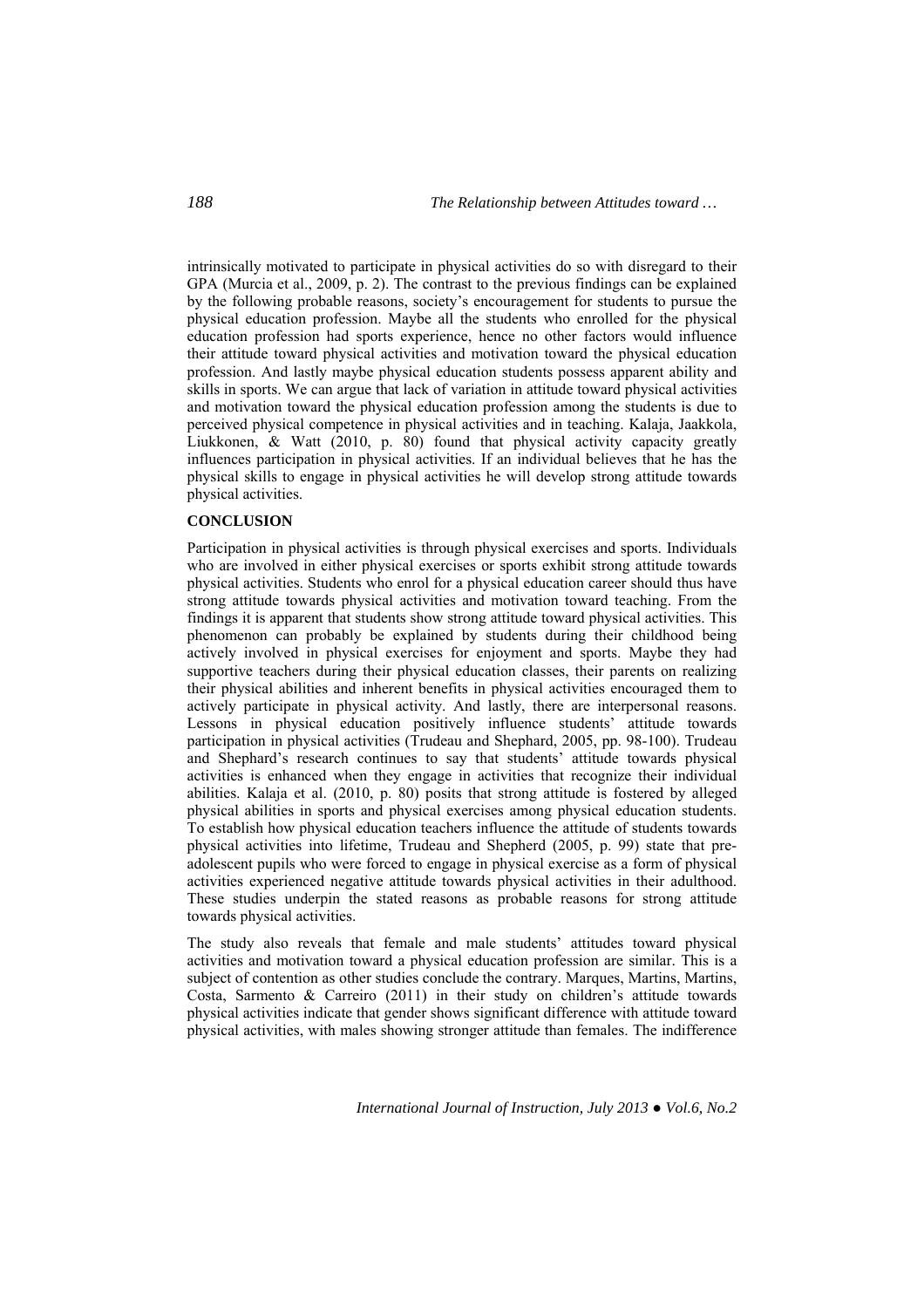in attitude toward physical activities and motivation towards the physical education profession is probably attributable to love for sports and passion in teaching across the gender divide. Irish pre-service teachers enrolled for the physical education profession due to love for sports and passion for teaching (Ralph, 2011, p. 77).

It is apparent that students who chose physical education are intrinsically motivated. This shows that the students were motivated by love for sports since childhood and at the same time they wanted to encourage others to engage in physical activities, thus they are attracted to the profession to bring meaningful change in physical education teaching and activities. The findings also reveal that motivation plays a vital role when physical education students are choosing the physical education teaching profession, with motives of male and female students being closely related. In reference to this study, the attitude of students towards physical activities and their motivation towards choosing a physical education teaching career have a relationship.

## **LIMITAIOM AND FUTURE DIRECTION**

This study like other educational studies has some limitations. At the methodological level, it based on one scientific data collection method. Scientific methods such as questionnaire give an impression of a low level of deeper understanding. Researchers are not able to gain a comprehensive understanding of participants' stories or voices, or talk with them face to face in their particular situations or circumstances. Another limitation in this study is associated with the chosen sample. Although the study included a large number of participants, it cannot be said that the findings can be generalized.

This study forms the basis for potential future research. It highlighted the importance of advanced studies which take into account prospective physical education candidates attitudes and motives toward teaching physical education prior to inter teacher preparation programmes. Attitudes and motives play a significant role in shaping and reshaping candidates' future commitment toward teaching physical education. Also, future studies are needed to investigate how teachers' educators at preparation programmes could change, alter, and shape candidates' attitudes and motives. This suggestion is supported by Tsangaridou (2006) call for attention to be paid to teachers' beliefs. He said that "knowledge derived from the teachers' beliefs area of study will have robust impact on teaching practices only when more research findings will reveal the conditions and possibilities of how to change teachers' beliefs" (498). Moreover, there is a need to use of triangulation methods such as interviews and observations instead of relying on one method particularly in studies aim to investigate motives and attitudes.

#### **REFERENCES**

Aicinena, S. (1991). 'The teacher and student attitudes toward physical education'. *Physical Educator*, 48 (1), 28-32.

Ajzen, I. (2002). 'Perceived behavioral control, self-efficacy, locus of control, and the theory of planned behavior'. *Journal of Applied Social Psychology*, 32, 665-683.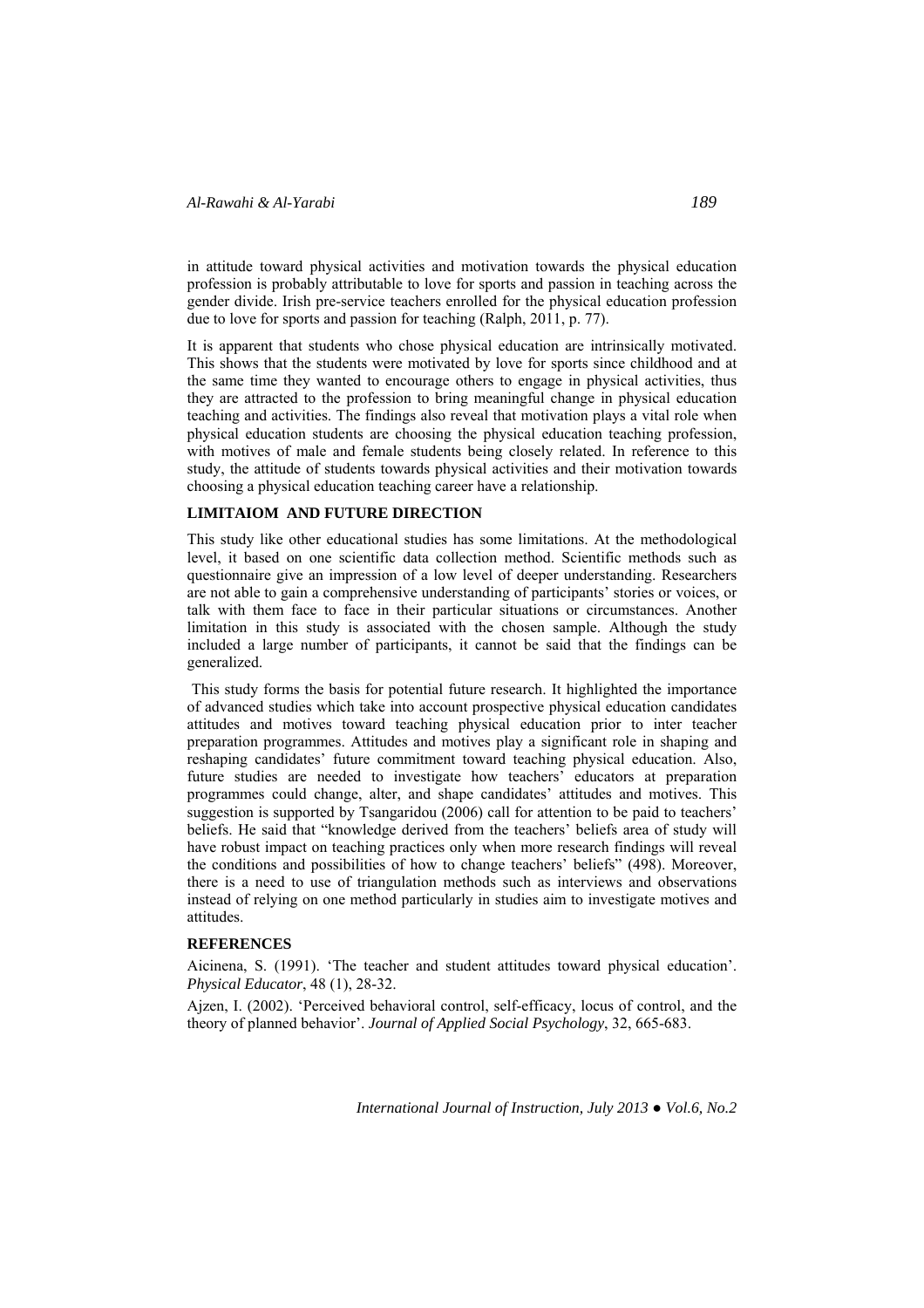Armstrong, L., Balady, G., Berry, M., Davis, S., Davy, B. & Davy, K. (2006). *ACSM's guidelines for exercise testing and prescription* (7th ed.). Balitmore: MD. Lippincott Williams & Wilkins.

Bailey, R., Wellard, I. & Dismore, H. (2005). 'Girls' participation in physical activities and sports: benefits, patterns, influences and ways forward': Centre for physical education and sport research. *World Health Organization Report*, 4-6.

Baily, R. (2009) 'Physical education and sport in schools'. In R. Baily & D. Kirk. Routledge *physical education reader* (pp. 29-38). London and New York: Routledge Taylor & Francis Group.

Bandura, A. (1997). *Self efficacy: The exercise of control*. New York: W.H. Freeman.

Carlson, T. B. (1994). 'Why students hate, tolerate, or love gym: A study of attitude formation and associated behaviors in physical education' (Doctoral dissertation, University of Massachusetts, 1994). *Dissertation Abstracts International,* 55-03A, 0502.

Chen, A. (2001). 'Theoretical conceptualization for motivation research in physical education: An integrated perceptive'. *Quest*, 53(1), 35-58.

Cho, M. (2004). 'The Strength of motivation and physical activity level during leisure time among youth in South Korea', *Youth and Society*, 35(4): 492.

Corbin, C. & Lindsey B.R. (2006). *Fitness for Life*. Illinois: 4

Daigle, K.G. (2003). 'Gender differences in participation of physical activities: a comprehensive model approach'. (Doctoral Dissertation, Louisiana State University and Agricultural and Mechanical College, 2003). [Online] Retrieved from: http://etd.lsu.edu/docs/available/etd-0702103-114837/unrestricted/Daigle\_dis.pdf 26.

Deci, E.L. & Ryan, R.M. (2008). 'Self-determination theory: A macrotheory of human motivation, development, and health'. *Canadian Psychology,* 49(3), 182-185.

Dishman, R.K., Motl, R.W., Saunders, R., Felton, G., Ward, D.S. & Pate, R.R. (2005). 'Enjoyment mediates the effects of a school based physical activity intervention among adolescent girls'. *Medicine and Science in Sport and Exercise*, 37, 478-487.

Frołowicz, T. (1994). Skutecznośćprocesuwychowaniafizycznego wszkole podstawowej (The efficacy of physical education in primary school. AWF, Gdańsk. (In Polish).

Górna, K. (2001). Przygotowaniamłodzieży do uczestnictwa w kulturzefizyczne Preparation of adolescents for participation in physical education and sport. AWF, Katowice. (In Polish).

Hoffman, S.J. (2008). *Introduction to Kinesiology: Studying physical activity*. 3<sup>rd</sup> edn., USA: Premier Print Group.

Kalaja, S., Jaakkola, T., Liukkonen, J. & Watt, A. (2010). 'The role of gender, enjoyment, perceived physical activity competence, and fundamental movement skill as correlates of the physical activity engagement of Finnish physical education students', *Scandinavian Sports Studies Forum,* 1, 69-87.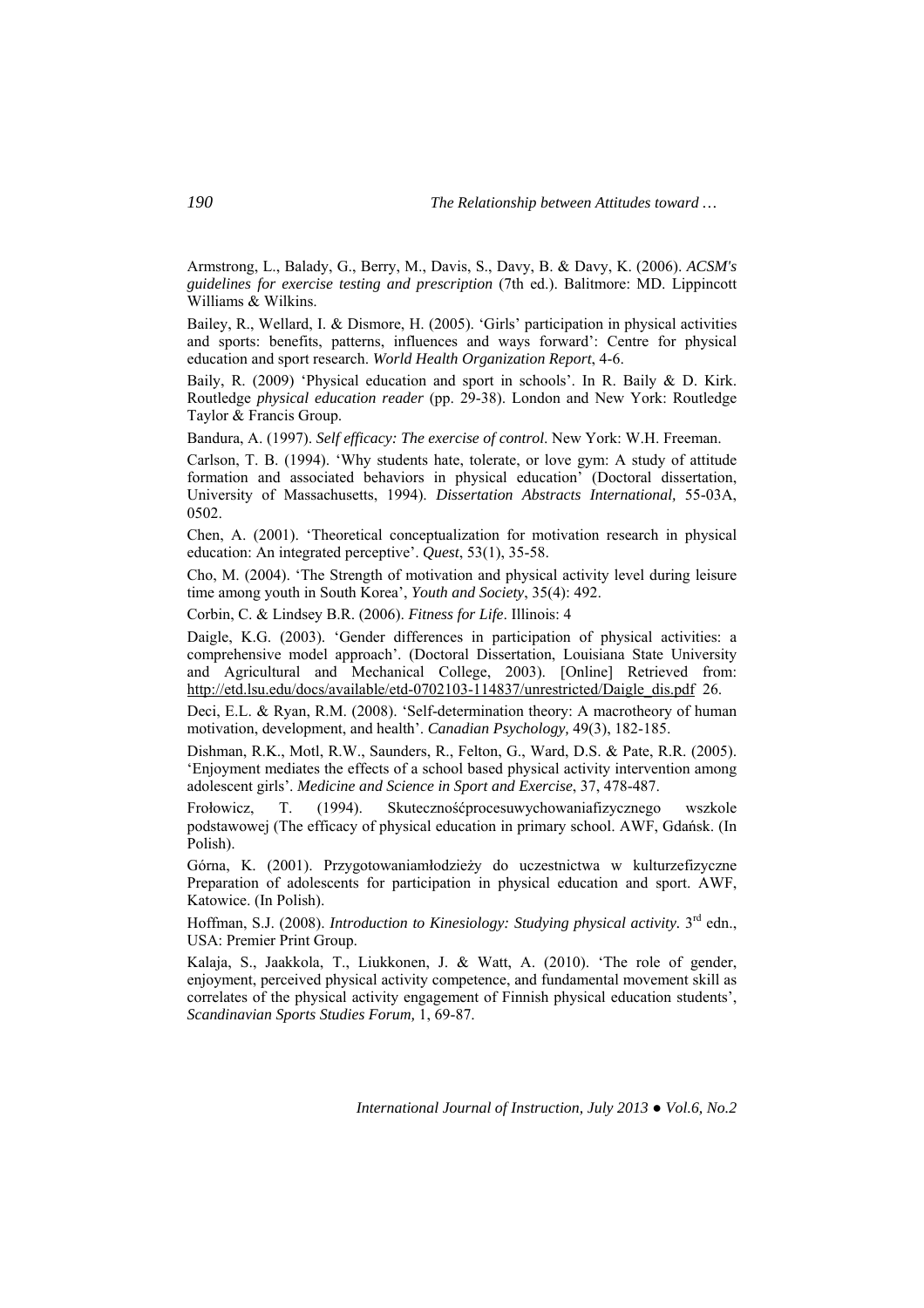Koca, C., Hiilya, F. & Demirhan, G. (2005). 'Attitudes toward physical education and class preferences of Turkish adolescents in terms of school gender composition'. *Adolescence*, 40(158), 456-374.

Koca, C. & Demirhan, G. (2004). 'An examination of high school students' attitudes toward physical education with regard to sex and sport participation'. *Perceptual and Motor Skills* 98 (3), 754-758.

Koh K. T., Wang, C. K., Erickson, K., Cote, J. (2012). Experience in competitive youth sport and needs satisfaction: The Singapore Story. *International Journal of Sport Psychology*, 43, 15-32.

Madejski, E., Kosiba, G. & Majer, M. (2009). 'Present attitude of physical education students towards future employment in their profession'. *Acta Univ. Palacki. Olomuc., Gymn*. 40(2), 27.

Martin-Matillas, M., Ortega, F.B., Ruiz, J.R., Martinez-Gomez, D., Marcos, A., Moliner-Urdiales, D., Politi, A., Pedrero-Chamizo, R., Beghin, L., Molnar, D. & Sjostrom, M. (2010). 'Adolescent's physical activity levels and relatives' physical activity engagement and encouragement'. *European Journal of Public Health,* 21(6), 705-712. doi: 10.1093/eurpub/ckq143.

Marques, A., Martins, J., Martins, M., Costa, J., Sarmento, H. & Carreiro da Costa, F. (2011). 'The importance of attitudes towards physical activity and its relationship with practice of physical activity', *Journal of Sports Medicine*, 45(15), 1-2. doi.10.1136/bjsports-2011-090606.21.

Masurier, G & Corbin, C. (2006). 'Top 10 reasons for quality physical education'. *JPOPERD*, 6, 44-53.

Mea, K.K. & Hoe, W.E. (2005). 'Attitude toward physical activities: an investigation of sports science students in Malaysian Public Universities'*. Social Management Research Journal.* 2(1), 104-105.

McKenzie, T.L. (2007) 'The preparation of physical educators: A public health perspective. *Quest*, 59, 346-357.

Murcia, J., Coll, D. & Perez, L. (2009). 'Self-determined motivation and physical education importance'. *Human Movement,* 10(1), 1-7.

Piipari, S.Y., Watt, A. Jaakkola, T., Liukkonen, J. and Nurmi, J. (2009). 'Relationship between physical education students' motivational profiles, enjoyment, sate anxiety, and self-reported physical activity'. *Journal of Sport Science and Medicine.* 8, 327-336.

Ralph, A., (2011). 'Pre-service teachers' interests and disposition towards involvement in a physical teacher education programme', M.Ed. Thesis, University of Limerick, Limerck, Ireland. 77.

Ransdell, L.,Vener, B. & Sell, K. (2004). 'International perspectives: the influence of gender on lifetime physical activity participation'. *Journal of the Royal Society for the Promotion of Health*, 124 (1), 12-14.